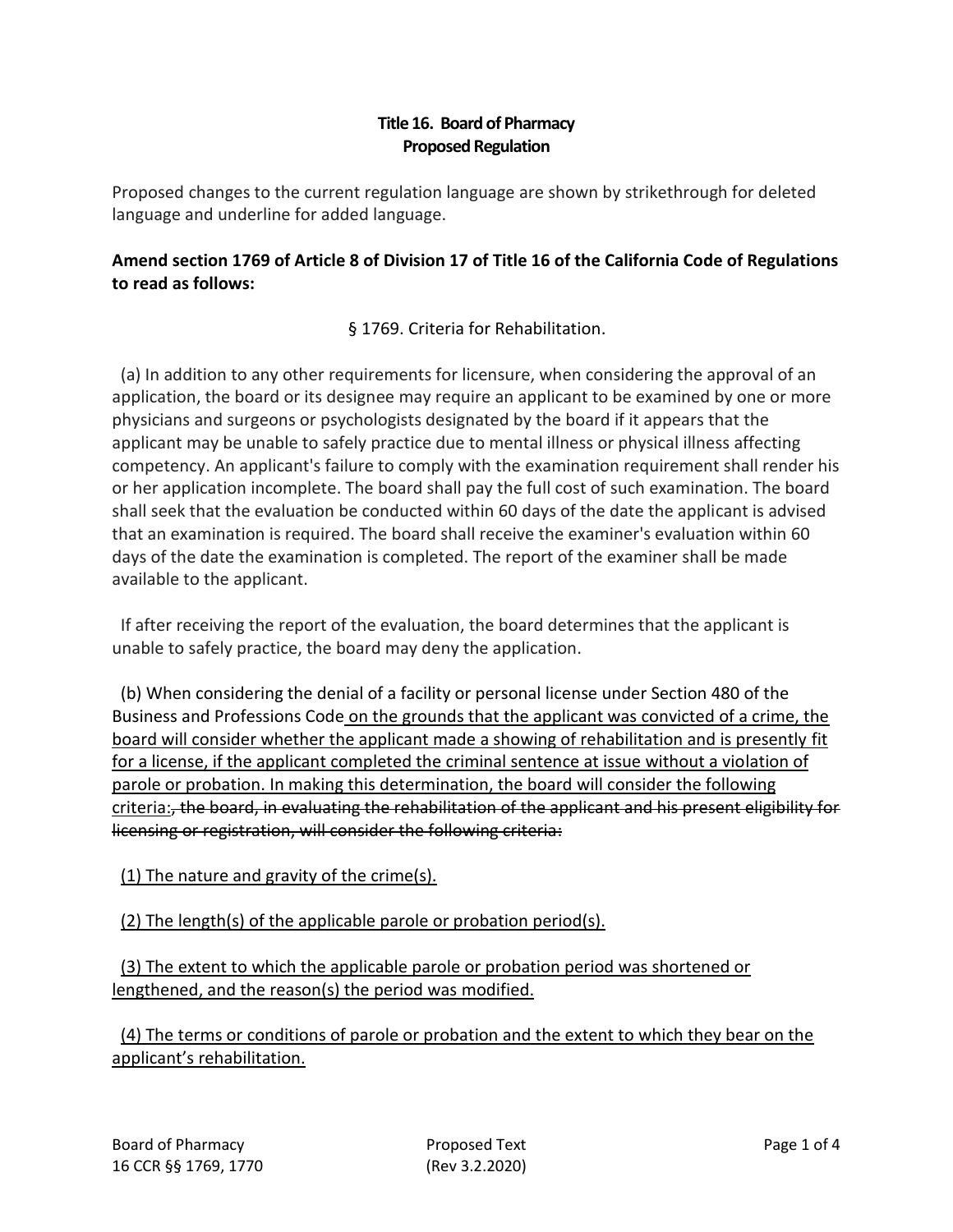(5) The extent to which the terms or conditions of parole or probation were modified, and the reason(s) for modification.

 (c) If subdivision (b) is inapplicable, or the board determines that the applicant did not make the showing of rehabilitation based on the criteria in subdivision (b), the board will apply the following criteria in evaluating an applicant's rehabilitation:

(1) The nature and severity gravity of the act(s) or  $\theta$  offense(s)crime(s) under consideration as grounds for denial.

 (2) Evidence of any act(s) or crime(s) committed subsequent to the act(s) or crime(s) under consideration as grounds for denial under Section 480 of the Business and Professions Code.

 (3) The time that has elapsed since commission of the act(s) or crime(s) referred to in subdivision paragraph (1) or (2).

 (4) Whether the applicant has complied with any terms of parole, probation, restitution or any other sanctions lawfully imposed against the applicant.

(5) The criteria in subdivisions (b)(1)-(5), as applicable.

 $\left(45\right)$ (6) Evidence, if any, of rehabilitation submitted by the applicant, including as provided in the board's Disciplinary Guidelines, identified in section 1760.

 $\left\{ \frac{\theta}{\theta} \right\}$  When considering the suspension or revocation of a facility or a personal license on the ground that the licensee or the registrant has been convicted of a crime, the board,  $\overline{a}$ evaluating the will consider whether the licensee made a showing of rehabilitation of such person and hisis presently eligibility fit for a license, if the licensee completed the criminal sentence at issue without a violation of parole or probation. In making this determination, the board will consider the criteria in subdivisions  $(b)(1)-(5)$ . If the board determines that the licensee did not make a showing of rehabilitation based on the criteria in subdivisions (b)(1)-(5), or if a licensee has not completed the criminal sentence at issue without a violation of parole or probation, the board will consider the following criteria:

(1) Nature and  $severity$ gravity of the act(s) or offenses.

(2) Total criminal record.

(3) The time that has elapsed since commission of the act(s) or offenses.

 (4) Whether the licensee has complied with all terms of parole, probation, restitution or any other sanctions lawfully imposed against the licensee.

(5) The criteria in subdivisions (b)(1)-(5), as applicable.

| Board of Pharmacy    |  |
|----------------------|--|
| 16 CCR §§ 1769, 1770 |  |

Proposed Text Proposed Text Page 2 of 4 (Rev 3.2.2020)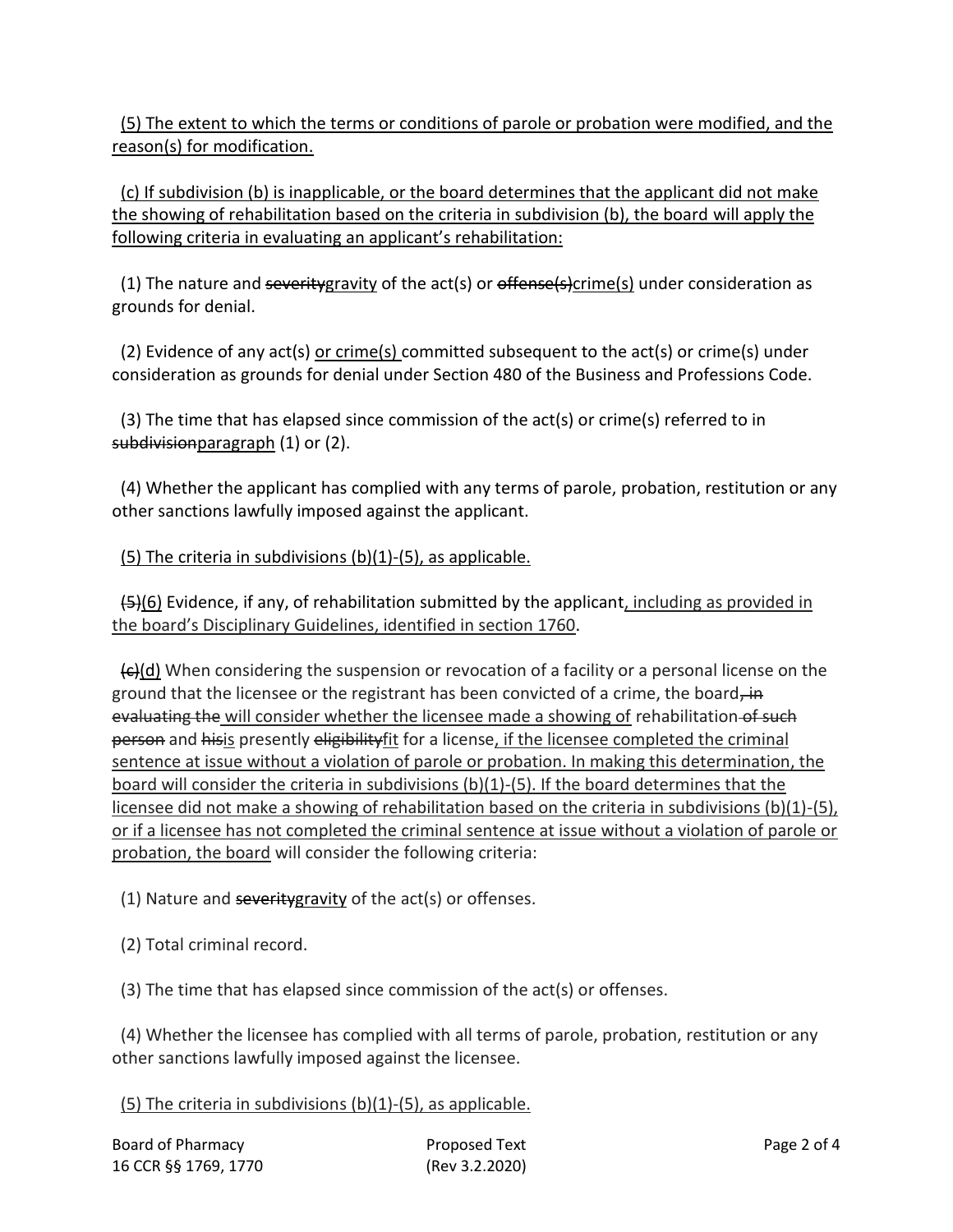(5)(6) Evidence, if any, of rehabilitation submitted by the licensee, including as provided in the board's Disciplinary Guidelines, identified in section 1760.

Note: Authority cited: Sections 482 and 4005, Business and Professions Code. Reference: Sections 480, 481, 482, 488, 493, 4030, 4200 and 4400, Business and Professions Code.

## **Amend section 1770 of Article 8 of Division 17 of Title 16 of the California Code of Regulations to read as follows:**

§ 1770. Substantial Relationship Criteria.

 (a) For the purpose of denial, suspension, or revocation of a personal or facility license pursuant to Section 141 or Division 1.5 (commencing with Section 475) of the Business and Professions Code, a crime, professional misconduct, or act shall be considered substantially related to the qualifications, functions or duties of a licensee or registrant if to a substantial degree it evidences present or potential unfitness of a licensee or registrant to perform the functions authorized by histhe license or registration in a manner consistent with the public health, safety, or welfare.

 (b) In making the substantial relationship determination required under subdivision (a) for a crime, the board will consider the following criteria:

(1) The nature and gravity of the offense;

(2) The number of years elapsed since the date of the offense; and

 (3) The nature and duties of the profession or occupation the person may perform with the license type sought or held.

 (c) For purposes of subdivision (a), substantially related crimes, professional misconduct, or acts shall include, but are not limited to, those which:

 (1) Violate or attempt to violate, directly or indirectly, or to aid, abet or conspire to violate, any provision of law of this state, or any other jurisdiction, governing the practice of pharmacy.

 (2) Violate or attempt to violate, directly or indirectly, or to aid, abet or conspire to violate, any provision of Chapter 13 (commencing with Section 801) of Title 21 of the United States Code regulating controlled substances or any law of this state, or any other jurisdiction, relating to controlled substances or dangerous drugs.

 (3) Violate or attempt to violate, directly or indirectly, or to aid, abet or conspire to violate, any provision of law of this state, or any other jurisdiction, relating to government provided or government supported healthcare.